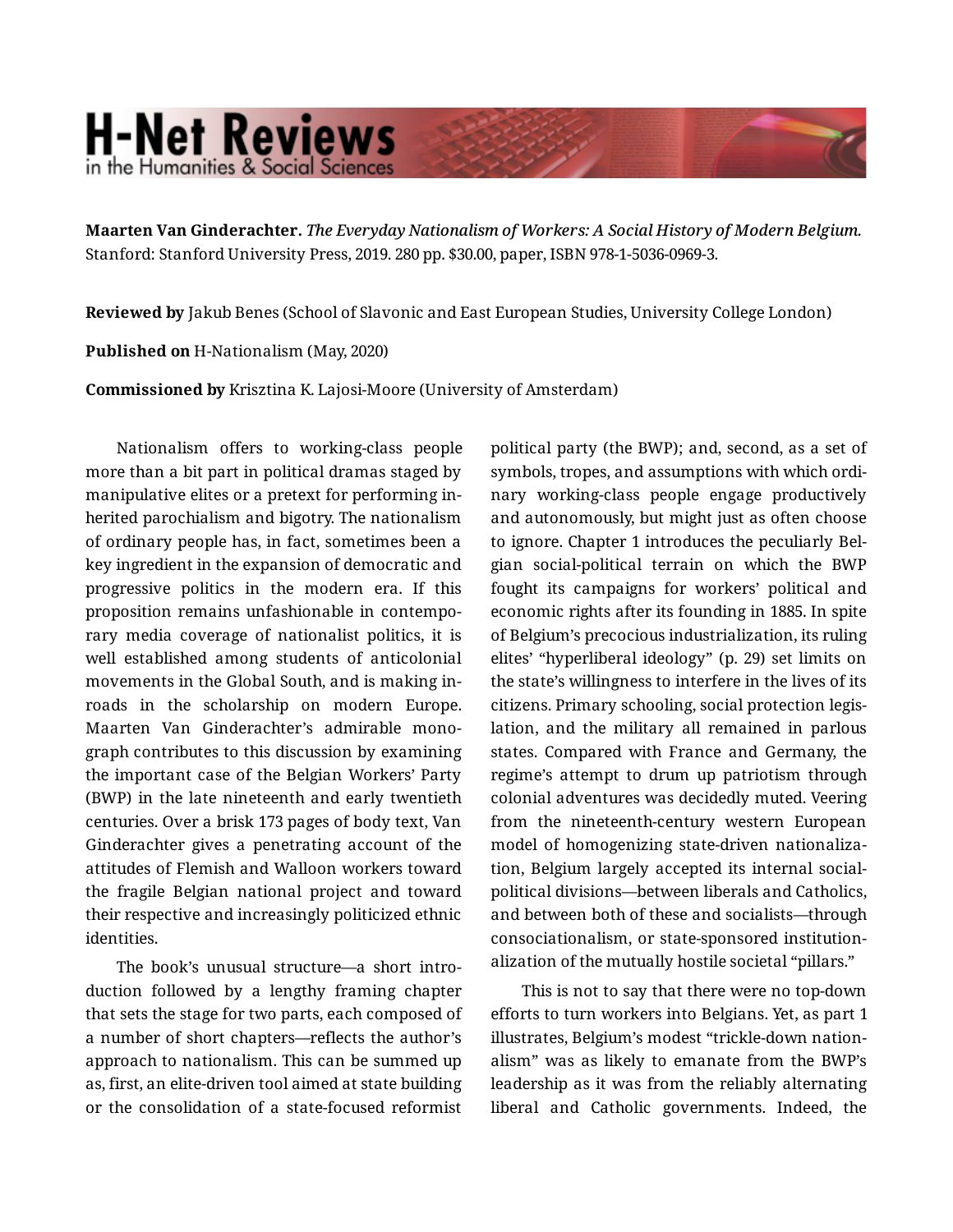main story of the five chapters that make up part 1 is the BWP's failure, despite its nearly hegemonic authority among working-class Belgians, to incul‐ cate the "oppositional patriotism" (pp. 34, 38, 113) that it constructed as an alternative to capitalfriendly liberalism and clericalism. While a work‐ ers' general strike forced a radical expansion of the franchise in 1893, thus bolstering socialist claims to leadership in a more democratic Bel‐ gium, the proportional voting system introduced in 1899 tended to highlight ethnic cleavages be‐ tween industrial Francophone Wallonia and the more rural Catholic Flanders (chapter 2). The BWP's efforts to insert revolution back into com‐ memorations of the 1830 establishment of Belgium likewise ran aground on Flemish workers' indiffer‐ ence and the bourgeoisie's invention of new holi‐ days (chapter 3). Meanwhile, the antiquated Bel‐ gian army, with its lottery system and aristocratic officer corps, was poorly equipped to become a "school of the nation" (chapter 4); universal con‐ scription was only introduced in 1913. The BWP's antimilitarism perhaps fared better than its repub‐ licanism, which faded as it became clear that workers largely accepted the monarchy, especially after the 1909 accession of the more endearing Prince Albert and the state's takeover of Leopold II's mismanaged, blood-soaked Congo Free State (chapter 5). The patriotic education promoted by antisocialist parties from the 1890s onward framed workers' worldviews more than the BWP would have liked, but it also produced heterodox and even insurrectionary understandings of Bel‐ gian history and identity (chapter 6).

Van Ginderachter argues that the "bells and whistles of nationalism" (p. 106) explored in part 1 can only get us so far in understanding what the nation and ethnicity meant to workers. He is sure‐ ly right, but some readers might wonder why they had to endure the anticlimax of part 1 in order to arrive at the essence of the book in part 2. Chapters 7-9, addressing ordinary socialist workers' interac‐ tions with, and performance of, nation and ethnic‐ ity crackle with insight and revealing detail. Chap‐ ter 7 discusses the socialist workers' idiosyncratic relationship with the Belgian flag and national an‐ them. Van Ginderachter interprets instances of Walloon workers demonstratively rejecting the national flag as attacks on clericalism and the bourgeoisie, not as evidence of hostility to nation‐ hood itself. This explains why the Hainaut region's short-lived splinter party Parti socialiste republi‐ cain (1887-89) flew the French republican flag, and why workers boisterously torched the Belgian tricolor at Charleroi in 1898. As the BWP promoted its oppositional patriotism, the rank and file's willful *Eigen-Sinn*—Alf Lütke's term for "a kind of stub‐ born self-reliance directed against bourgeois norms" (p. 59) in the author's gloss—brought forth iconoclastic behavior.

So what did the everyday nationalism of work‐ ers in Belgium look like? Chapters 8-9 answer this question by exploiting a highly original source: "propaganda pence," the short messages that workers wrote for publication in a special section of the Ghent socialist newspaper *Vooruit* for a nominal fee in support of the party. These "prole‐ tarian tweets" dealt with any subject the writer felt like talking about, from politics to relationships to vulgar jokes. The author has analyzed a sample of almost thirty thousand of them written between 1887 and 1900. A paltry "305 tweets referred in some way to nation, language, or ethnicity" (p. 141), yet Van Ginderachter does not see this as a re‐ flection of widespread "national indifference"—a term that scholars of the Habsburg Monarchy have recently found useful to describe the attitudes of ordinary people to nationalism. Rather, he shows that for Ghent's Flemish working class, Flemish language and history figured as almost uniformly positive but usually taken-for-granted signifiers of a "banal nationalism" (Michael Billig's term); Belgian nationhood appeared in far fewer tweets, and usually as the object of scorn or ridicule. The rise in the early twentieth century of an outspokenly Catholic Flamingant movement sapped some of the workers' enthusiasm for Flem‐ ish symbols that they had previously associated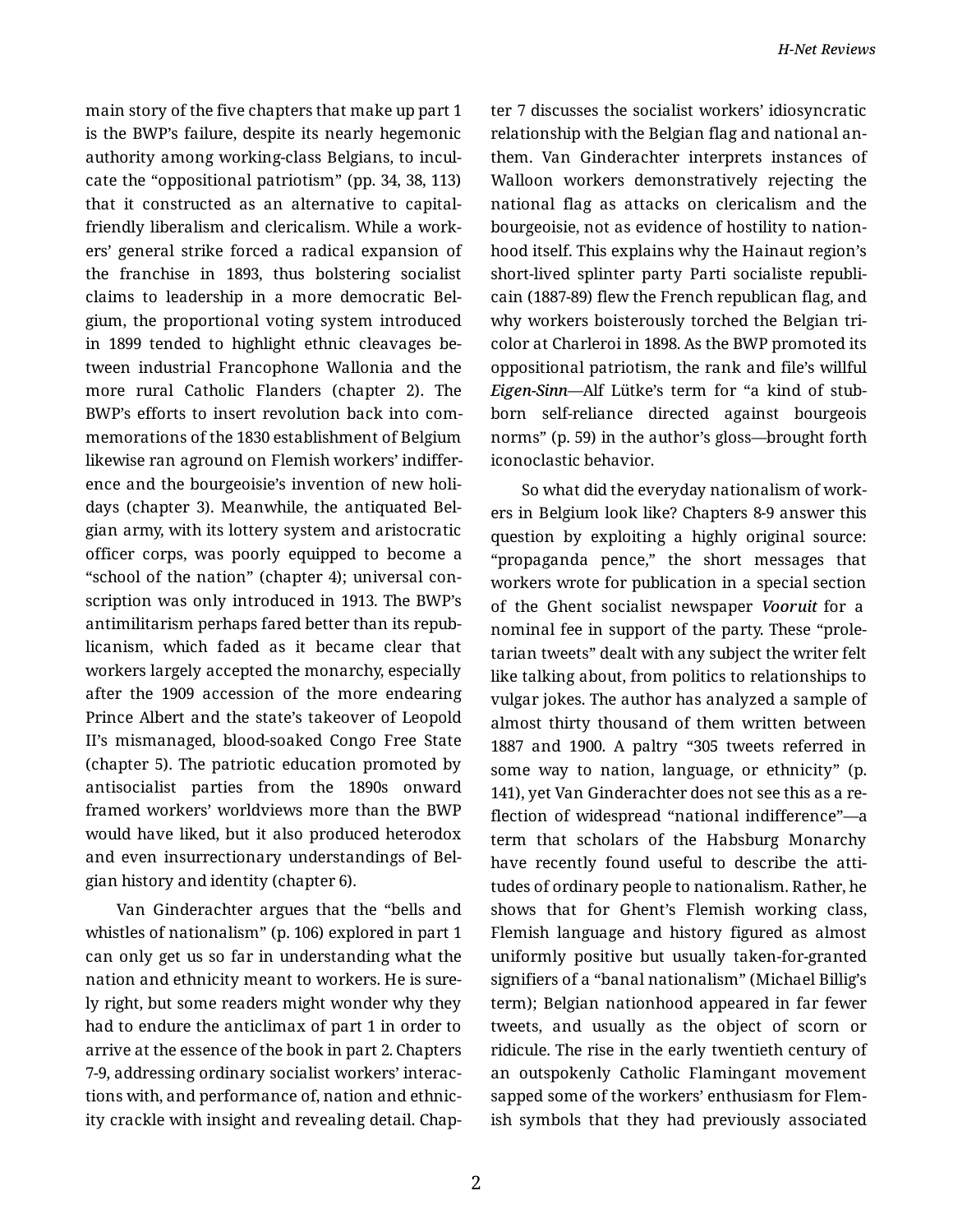with labor militancy, such as the "Flemish Lion" song. Yet Flemishness remained "available to workers and could indeed be activated in certain circumstances" (p. 161).

Van Ginderachter's analysis of working-class nationalism is perhaps unmatched in its subtlety and nuance. This book is the fruit of many years of painstaking research and deep reflection. But it is sometimes unclear what problem is being explained. While fin-de-siècle Belgian nationalism had minimal purchase among the working classes, ethnic separatism did not tear the BWP asunder or pose much of a problem at the state level until af‐ ter the First World War. As the author relates, consociationalism and a preponderance of mono‐ lingual administrative units conspired to keep a lid on the ethnic-national antagonisms that contem‐ poraneously boiled over in Habsburg Austria. For all its theoretical sophistication, *The Everyday Na‐ tionalism of Workers* could perhaps have benefited from employing the useful (and to this reviewer's mind, critical) conceptual distinction that Rogers Brubaker draws between "everyday ethnicity" and "nationalist politics." By conflating the two, Van Ginderachter's quarry is difficult to discern, let alone pursue.

What did *not* transpire among the BWP's rank and file is ultimately as important as what did. Flemish and Walloon workers snubbed bourgeois nationalist projects, but they did not embrace the internationalism trumpeted by their party's pro‐ gram and the Second Socialist International. Their invocation of French revolutionary or Flemish symbols was couched in a robust "'inter-national‐ ism' that took the existence of separate nations and distinct ethnolinguistic identities for granted" (p. 145). And more often than not, their perfor‐ mances of the nation in daily life implicitly chal‐ lenged their social betters through mockery, sym‐ bolic inversion, and appropriation. Van Ginder‐ achter summons the concepts of *Eigen-Sinn* as well as James C. Scott's "hidden transcripts" to capture this dynamic, which was at the core of the BWP's subculture. Showing that nationalism has been in‐ strumental in the democratic critique of power, and not only in the exercise of exclusivist and an‐ tidemocratic power, is among this book's signifi‐ cant accomplishments. In this way, as in others, the history of fin-de-siècle Europe offers lessons for the present.